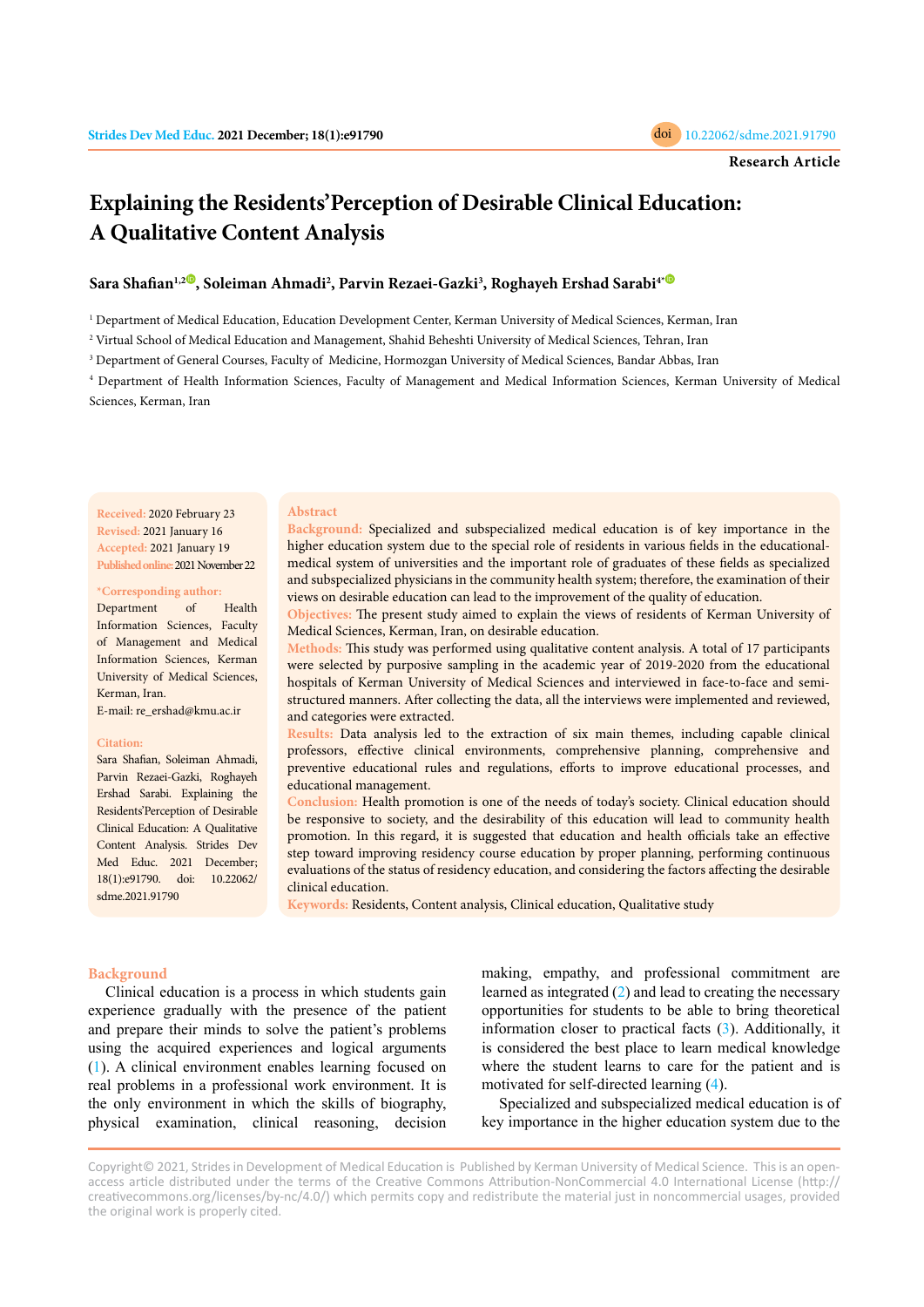special role of residents in various fields in the educationalmedical system of universities and the important role of graduates of these fields as specialized and subspecialized physicians in the community health system. Residency courses often include educational courses in medical centers where residents provide patients with care under the supervision of a clinical professor  $(5)$  $(5)$  and learn by participating in the treatment of patients in clinical settings [\(6](#page-6-0)).

In recent years, effective clinical education has been considered by numerous researchers in the fields of medical sciences [\(7](#page-6-0)). The existence of various problems, such as the unclear goals of clinical education, stressful hospital environments, less willingness of experienced trainers to be present in clinical environments, unrealistic evaluations, and shortage of welfare and educational facilities, are among the obstacles to the achievement of clinical education goals  $(8, 9)$  $(8, 9)$  $(8, 9)$  $(8, 9)$  $(8, 9)$ . On the other hand, from the students' perspective, the quality of clinical education is not desirable, and factors, such as insufficient access to trainers, inadequate time required for dealing with different cases of the disease to fully practice what has been learned in the clinical environment, and stressful situations, are among clinical education problems [\(10](#page-6-0)). The improvement of the quality of clinical education leads to training capable and competent students in the clinical field ([11](#page-6-0)). This quality improvement leads to effective clinical education and, ultimately, better learning ([12\)](#page-6-0) on the one hand, and providing appropriate and high-quality care services to patients on the other hand [\(13-15](#page-6-0)).

For the achievement of efficient clinical education, it is necessary to continuously evaluate the current state of education [\(1](#page-6-0)). Using learners' opinions for evaluation is one of the common and well-known methods ([16\)](#page-6-0) performed using various research approaches, including quantitative and qualitative methods. Recently, an approach to qualitative methods has emerged in deeply revealing the underlying factors affecting clinical education, and some studies have also been conducted in this regard ([17-](#page-6-0)[19](#page-7-0)). Abbaszade conducted a qualitative study aiming to assess the clinical trainers' perceptions of the challenges and strategies of clinical education and concluded that proper planning for effective education affected the process of acquiring clinical skills. In this regard, attracting and employing experienced clinical professors and making efforts to improve the educational environment can have significant effects ([20\)](#page-7-0).

In a qualitative study performed using the ethnographic method, Seabrook explained the professors' views on education in a clinical environment. The most important concerns of these individuals were the lack of a clear structure for education, insufficient time, space, and resources to facilitate education and learning, insufficient supervision of students, and lack of support and recognition of education [\(17](#page-7-0)). Another qualitative study conducted by Hoffman and Donaldson investigating the stresses of clinical environments and their effects on clinical education and learning showed that three stressors, including the number of patients, time, and multiple and different roles of individuals, affected the medical team of clinical education [\(18](#page-7-0)).

Another qualitative study was conducted by Ramani et al. using the content analysis method to examine professors' views on barriers to clinical education and their strategies to improve it. Ramani et al. concluded that the main barriers to clinical education, including the low quality of professors' clinical skills and, therefore, the tendency to theoretically present educational materials, were the type of perception of these individuals of clinical education skills ([19\)](#page-7-0).

## **Objectives**

According to the reviews of the research team, residents believed that there were limited studies related to evaluating desirable clinical education. Considering the importance of the quality of education of residents on the one hand, and their effective role in patients' health on the other hand, the residency education system needs to conduct specialized research using quantitative and qualitative tools to achieve practical solutions to improve the quality of education. Therefore, the present study aimed to assess the residents' perception of desirable clinical education.

#### **Methods**

This study was performed using qualitative content analysis. This method analyzes written, spoken, or visual messages and, as a research method, is a purposeful way to describe a phenomenon. This method allows the researcher to examine the desired topics to be further perceived. In qualitative content analysis, raw data are purified based on inference and interpretation and are placed within categories [\(21](#page-7-0)-[22\)](#page-7-0). In the present study, the participants were selected purposefully. Residents' sampling was performed with maximum diversity (e.g., gender, different fields, different incoming students, and different educational-medical centers) and continued until achieving data saturation. Sample selection criteria included studying residency course and declaring consent to participate in the study.

The data were collected using semi-structured interviews with residents in the academic year of 2019-2020 in the educational hospitals of Kerman University of Medical Sciences, Kerman, Iran, including Afzalipour, Shahid Bahonar, Shafa, and Shahid Beheshti educational-medical centers. Data collection continued until data saturation was achieved. In the present study, data saturation was obtained through interviewing 17 participants.

In the present study, the interview guide was used in five sections to collect the data. The interview guide is an essential tool to help the researcher extract facts, ideas, processes, and views of individuals ([23\)](#page-7-0). The interview questions focused on the current clinical education, clinical education problems, characteristics of a desirable clinical professor, characteristics of a desirable educational environment, and characteristics of a desirable educational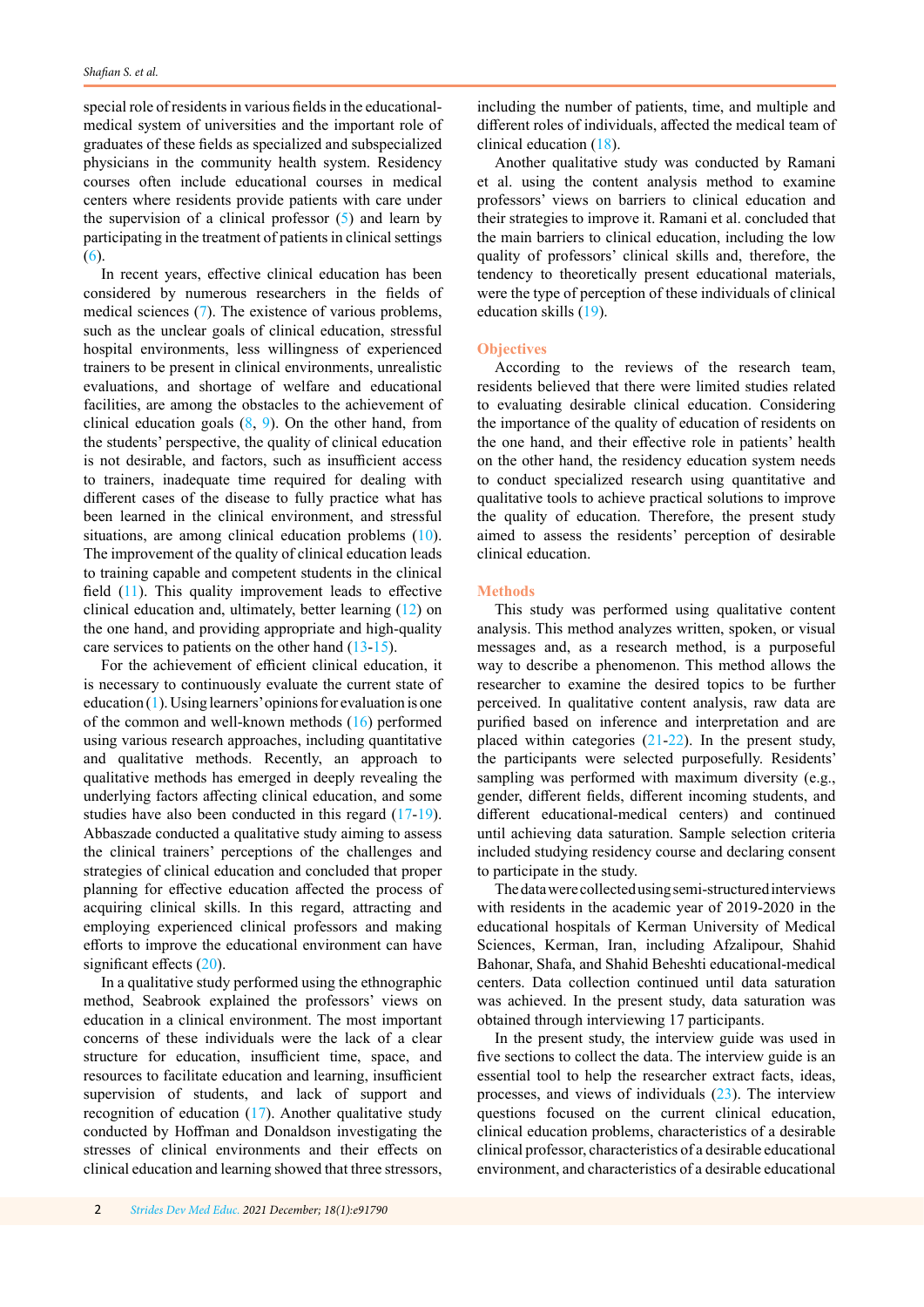program. At the end of the questions, an open-ended question was raised so that the students could add any additional points, if they had, regarding the characteristics of desirable clinical education. Each interview lasted 20 to 60 minutes. The interviews were conducted within July-September 2019.

The collected data were analyzed by contractual qualitative content analysis. For this purpose, Graneheim and Lundman's method was used to analyze the data. Graneheim and Lundman have proposed five steps for analyzing qualitative data, including transcribing the whole interview immediately after each interview, review the whole transcript of the interview to gain a general understanding of its content, determining the semantic units and primary codes, classifying similar primary codes into more comprehensive categories, and determining the content hidden in the data [\(24](#page-7-0)).

The data were collected and analyzed simultaneously. Data analysis was performed manually. After each interview, the recorded audio files were implemented as text in Word software (version 2016), and the data were encoded before proceeding with the next interview. The data obtained from all the stages of coding interview transcripts were also managed in MAXQDA 2019 software. For further assurance, the audio file of the interview was matched with the Word file.

In the present study, the validity of the findings was assessed using Guba and Lincoln strategies [\(25\)](#page-7-0). The data were analyzed using a review of the transcripts of the interviews by participants in the project and the project colleague. Additionally, the individuals experienced in qualitative research were asked to re-perform some parts of the coding process. The corrective opinions of the research team professors were used regarding the interview process, their analysis, and the extracted data. The transcripts of the interviews, extracted codes, and subcategories were shared with some participants and two nursing PhDs, and their opinions were used.

Consolidation in data collection method and field interviews and notes were used. Finally, diversity was considered in sample selection. Regarding the transferability criterion, the purposive selection method was used with maximum diversity. The credibility criterion was also met by regularly collecting data, constantly comparing them, accurately recording and writing, and observing the neutrality and agreement of analysts on categories. Moreover, the data reliability criterion was fulfilled by researchers' long engagement with and immersion in the data ([21\)](#page-7-0).

For the observation of ethical considerations, the possibility to access participants was initially provided by receiving a letter of introduction from the Center for the Study and Development of Medical Education of Kerman University of Medical Sciences. Written consent was obtained from those who were inclined to participate in the study. In addition, written information was provided to the participants regarding the study and its objectives and questions. In the present study, all the information,

including names, interview files, and transcripts, remained confidential. Moreover, a code was used instead of mentioning the participants' personal information.

According to the information in the informed form informed consent form, the participants had the right to withdraw leaving from the study at any stage, but is not required to provide their reason. there was no need to provide a reason for their withdrawal; however, none of the participants left the study. All the subjects were informed of the study aims, and the interviews were recorded with their consent. The participants were also assured that the recorded information would remain confidential, the audio file would be removed after implementation, and that if they wished, and they could receive the audio file of the interview from the researcher and be informed of the overall results.

## **Results**

Of 17 Residents participating in the present study, 9 and 8 participants were female and male, respectively. The subjects' age was within the range of 28-39 years. Furthermore, the subjects' education level ranged from the first to the fourth year of specialized fields, including radiology, obstetrics and gynecology, resident al medicine, pediatrician, cardiovascular, dermatology, surgery, and anesthesia. Moreover, 12 participants were married, and the other participants were single.

First, in the data reduction phase, the author began to determine the semantic units and extract the codes. Out of 388 semantic extracted units, 168 codes were obtained. Then, from the data-rich and in-depth descriptions, six categories were extracted, including capable clinical professors, effective clinical environments, comprehensive planning, educational management, comprehensive and preventive educational rules and regulations, and efforts to improve educational processes [\(Table 1\)](#page-3-0).

## **Capable Clinical Professors**

According to the participants' views, the capability of professors is one of the most important categories in desirable clinical education because they carry the main burden of education. In this regard, several statements pointed to this issue such as:

"Professors should be proficient in up-to-date sciences and share their experiences with resident s. Professors should be updated and proficient in science and pay attention to the rules, not relationships." (Participant 3)

"For the improvement of the education system, it might be better to use professors who are ranked in the specialized board." (Participant 1)

#### **Effective Clinical Environments**

According to the findings of the present study, in addition to the capability of professors, space and clinical environment are also effective in the desirability of residency course education. Devoting adequate facilities to residency education in accordance with the science of the day can be very effective.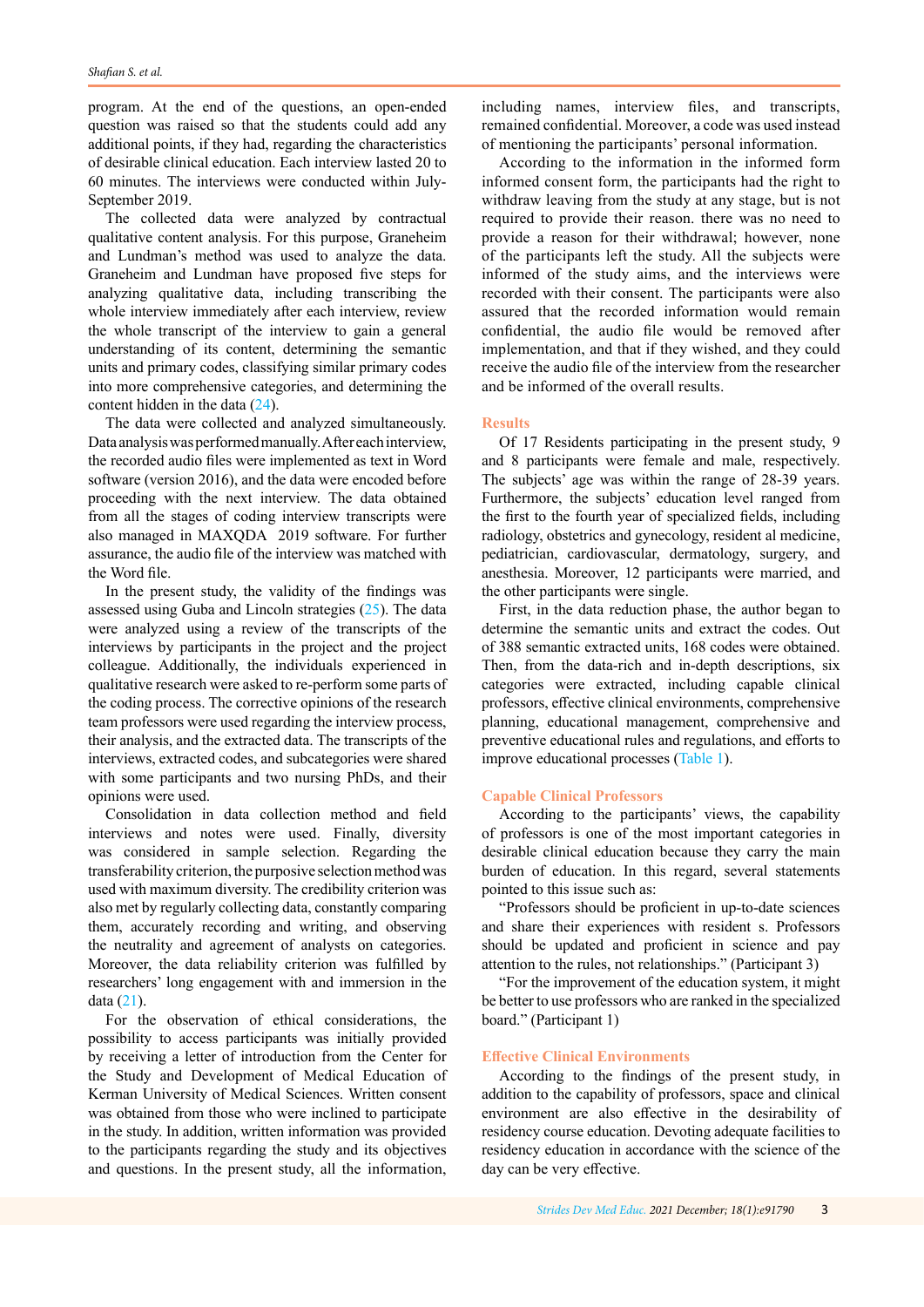# <span id="page-3-0"></span>**Table 1.** Main Categories and Subcategories of Desirable Clinical Education from the Perspective of Residents

| <b>Main categories</b>                                            | <b>Subcategories</b>                                                                                                                                                                                                                                                                                                                                                                                                                                                                                                                                                                                                                                                                                                                                                                                                                                                                                                                                                                                                                                                                          |
|-------------------------------------------------------------------|-----------------------------------------------------------------------------------------------------------------------------------------------------------------------------------------------------------------------------------------------------------------------------------------------------------------------------------------------------------------------------------------------------------------------------------------------------------------------------------------------------------------------------------------------------------------------------------------------------------------------------------------------------------------------------------------------------------------------------------------------------------------------------------------------------------------------------------------------------------------------------------------------------------------------------------------------------------------------------------------------------------------------------------------------------------------------------------------------|
| Capable clinical professors                                       | Employing full-time faculty members (without the office)<br>Employing capable faculty members in medical education<br>Employing responsible faculty members<br>Employing elite faculty members<br>Employing faculty members based on legal criteria and not existing relationships<br>Empowering faculty members to use up-to-date knowledge<br>Paying attention to the professor's academic level when hiring<br>Increasing the work motivation of faculty members using economic resources<br>Presence of faculty members in residents' night shifts<br>Regular and active presence of faculty members in educational hospitals<br>Effective and regular presence of faculty members in mornings and educational rounds<br>Employing faculty members according to the number of residents in educational departments<br>Professional and logical behaviors of faculty members with residents in education, especially<br>while occurring errors<br>Not delegating managerial duties to clinical faculty members<br>Prioritizing the residents' education by faculty members                 |
| <b>Effective clinical environments</b>                            | Providing facilities and equipment required for educational groups based on up-to-date<br>technology<br>Utilizing new educational technologies by faculty members<br>Utilizing educational facilities and equipment in suitable places<br>Residents' education in using educational facilities and equipment<br>Utilizing educational facilities and equipment tailored to the needs of resident s<br>Allocating suitable rooms for educational classes and pavilions in the wards<br>Utilizing the latest edition of educational resources and references<br>Providing educational resources and references in print and electronically by the libraries of<br>educational hospitals<br>Providing online access to reliable electronic medical resources<br>Increasing welfare facilities specific for educational resident s                                                                                                                                                                                                                                                                |
| Comprehensive planning                                            | Distribution of educational guides (i.e., the introduction of field and university) upon students'<br>arrival<br>Development of residents' educational goals and programs by professors and notification to<br>students<br>Development of the educational program for residents considering educational logbooks<br>Development of the educational program along with the operational plan and schedule (i.e.,<br>annual, monthly, weekly, and daily)<br>Development of a program for residents' being on-call along with professors                                                                                                                                                                                                                                                                                                                                                                                                                                                                                                                                                          |
| <b>Educational management</b>                                     | Delegating the necessary authority to residents to adjust their responsibilities and duties using<br>a hierarchical system in residency education and patient treatment<br>Futurism in residency education<br>Reviewing the process and objectives of residents' education in accordance with the world's<br>up-to-date resources at the appropriate time<br>Adapting the educational programs with the world's top universities<br>Adjusting the number of patients to be visited by the resident<br>Determining residents' description of duties and responsibilities<br>Time separation of residents' educational and medical activities<br>Considering a light work schedule at the end of the residency course<br>Considering a six-month theory course at the beginning of the residency course<br>Upper-order supervision over the way of educating residency in medical universities<br>Supervision of the officials of universities of medical sciences for the presence of professors<br>in educational hospitals<br>Providing educational programs to residents upon their arrival |
| Comprehensive and preventive<br>educational rules and regulations | Improving the quality of educational rounds based on the developed<br>bylaws and instructions<br>Selecting the topics of rounds by educational resident s<br>Professional and logical behaviors of professors in educational rounds<br>Holding rounds for educational purposes and not therapeutic purposes<br>Management of educational rounds by professors<br>Holding regular morning reports<br>Holding morning reports based on the existing bylaws and instructions<br>Improving the educational quality of morning reports<br>Management of morning reports by professors<br>Assuring the professors of raising real cases by resident s<br>Establishing specialized educational clinics                                                                                                                                                                                                                                                                                                                                                                                               |
| <b>Efforts to improve educational processes</b>                   | Holding theory classes in educating some materials according to the needs of the educational<br>department<br>Appropriate and operational planning in holding theory classes<br>Holding theory classes before practical education according to the needs of the educational<br>department<br>Using appropriate evaluation methods in clinical education<br>Educating residents according to the educational goals of educational programs<br>Prioritizing residents' education and considering treatment to be the next priority<br>Lack of education higher than the scientific level of resident s<br>Allocating enough time to residents' education<br>Using residents as hospital teachers to teach lower-level students<br>Prioritizing professors to residents' practical and specialized education<br>Emphasizing evidence-based education in residency education                                                                                                                                                                                                                      |

The participants also pointed to this issue with several comments such as:

of facilities; however, our main problem is the proper use of educational facilities in hospitals. Some experienced professors do not know how to use these facilities properly

"We have good educational facilities; it is not a matter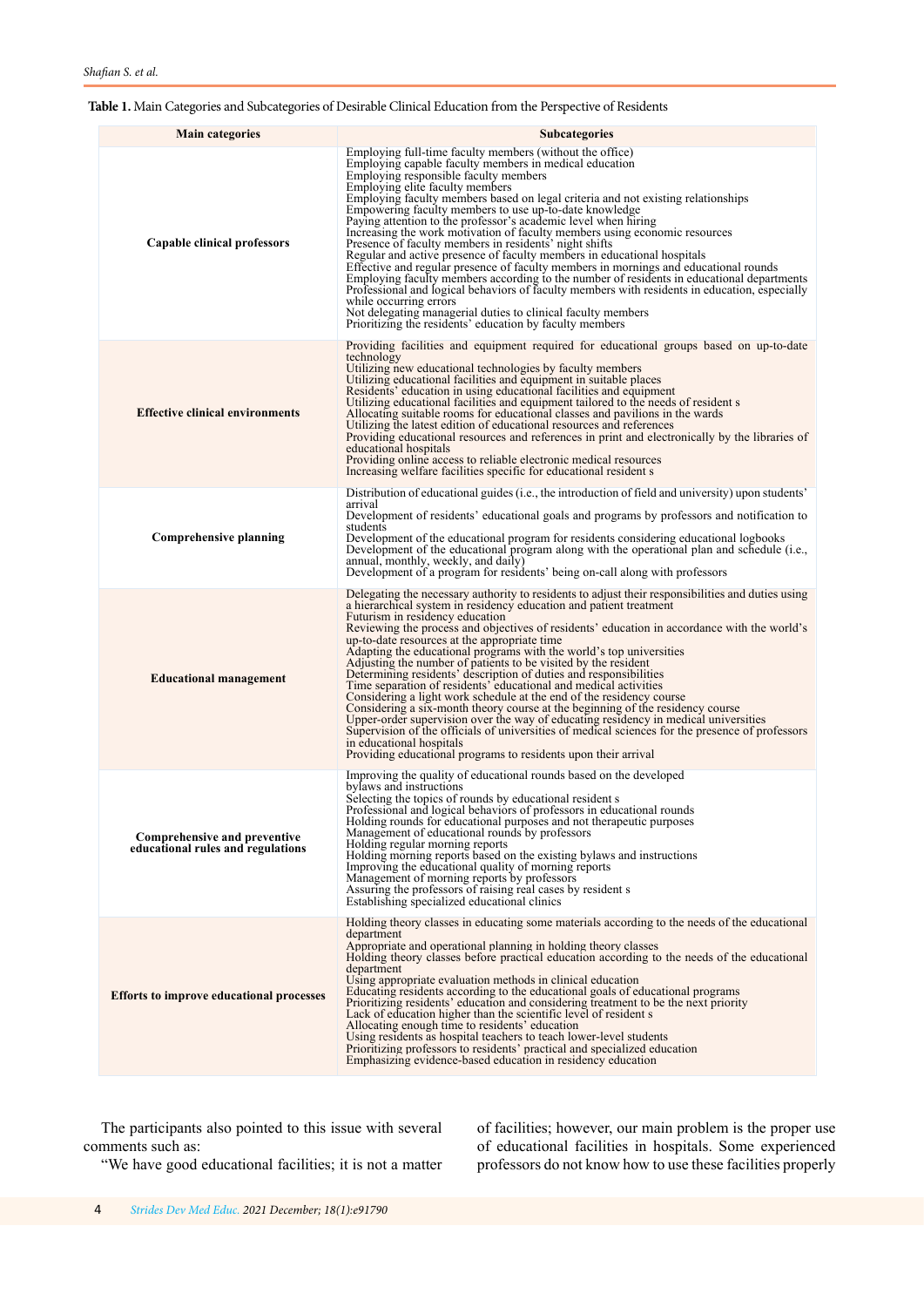or do not care about it at all and continue their traditional training." (Participant 11)

"In terms of the education system, I think we are stagnating. I respect professors; however, here, the education using educational facilities is their last priority." (Participant 17)

#### **Comprehensive Planning**

Comprehensive planning refers to the existence of a pre-defined program in residency education. This general issue was also considered in the present study by the participants.

"There should be a written plan for each year of residency. For example, what a first-year resident needs to learn should be clear. Each year, there should be a specific educational protocol." (Participant 7)

"There should be a program for residents so that the resident is primarily targeted. They should state what kind of resident they want to train ... medical or educational? Then, they tell us what our resident is now and what is not. Afterward, they should plan for education according to the facts and looking to the future." (Participant 9).

#### **Educational Management**

In this area, the participants mentioned that the issue of residency education in the educational policy-making of the Ministry of Health, special attention in the form of adjusting residents' duties and responsibilities, continuous reviewing of educational programs based on the science of the day, and developing more regulatory mechanisms in residency course education should be considered.

"I wish the curricula of our field would be updated and proposed based on the curricula of the world's top universities." (Participant 5)

"The supervision of university officials over the residency course is very low; everything is up to the professors and departments ... Sometimes we need an upper-order individual to oversee the way we are educated and how we are treated." (Participant 16).

# **Comprehensive and Preventive Educational Rules and Regulations**

According to the participants in the present study, educational rules and regulations should be considered equally for all educational groups. The rules related to education and evaluation should be applied uniformly and appropriately to all groups.

For example: "In my opinion, these frameworks (i.e., responsibilities) should not be written by a group of firstyear, second-year, third-year, or fourth-year residents, graduates, resident s, stagers, and professors but to be written and collected by an impartial individual...; unfortunately, we see a new rule every day." (Participant 11)

"We have some rules for educating the residency course not being imposed in groups, and everyone looks at them and applies them as they like. Adherence to educational rules is low in some cases." (Participant 12)

"I do not know if it is the same in all universities ... Why is it not clear how much we have to be on-call? Why do we have to work such long hours? To God, we hurt both ourselves and the patient ... Sometimes we can no longer work properly." (Participant 13).

#### **Efforts to Improve Educational Processes**

One of the most important educational contexts in the residency course is the use of morning reports, clinical rounds, and grand rounds, which should be effectively planned and implemented. The theory classes of the residency course should be held before the practical classes in the wards, and the evaluation process in the wards should be planned in a written and specific way.

"In many morning reports and rounds, there is no proper and professional treatment and behavior. Professors treat us far from the scientific and up-to-date routines of the world." (Participant 10)

"Of course, education has greatly diminished ... If we have a chance and there is a hospitalized case, we will be able to learn something, and on the other hand we are responsible for educating another group. It would be better if these procedures were corrected." (Participant 8).

#### **Discussion**

Regarding the opinions of residents regarding the desirable clinical education, the role of professors was emphasized. In this regard, clinical professors should first be proud of their profession and increase their knowledge in their field and their theoretical and practical knowledge regarding new teaching methods. An influential clinical professor should have a clear perception of the components of the residents' educational program. Residents should also consider the professor-student relationship in their communication. They should also seek information and understand the standards of the medical profession and what is expected of them. Those involved in education should consider that they are responsible for the efficiency of a clinical team and should play a guiding role in the progress of the medical team ([26\)](#page-7-0).

The results of the present study showed different dimensions regarding desirable education from the perspective of residents. "Capable clinical professors" was one of the most important issues raised by residents for desirable education. This issue was raised by all the participants so that they considered this issue more important than other issues and suggested the important role of faculty members as an integral part of desirable education. This finding was consistent with the results of Shaterjalali et al.'s study, declaring based on Delphi's study that the teacher and the quality of his/her performance was the most important component in promoting clinical education [\(27](#page-7-0)).

In another study, Esteghamati et al. suggested the hidden curriculum as the most important component of education from the residents' perspective; nevertheless, in this curriculum, the role and performance of a capable clinical professor are prominent in various educational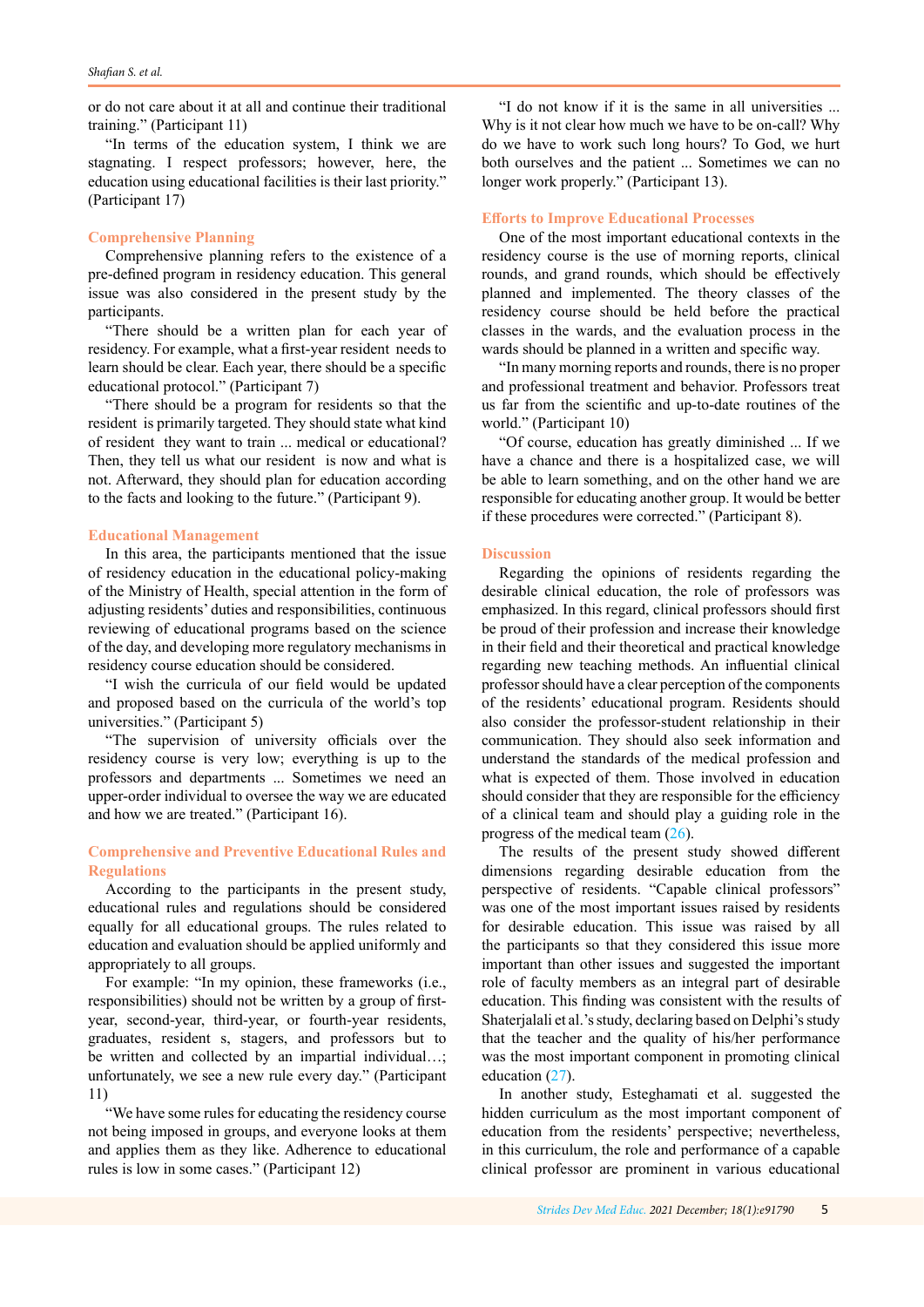aspects ([28\)](#page-7-0). Some of the most important cases raised by students on this issue are employing full-time faculty members who are literally always available, employing faculty members in proportion to the number of residents in educational departments, professional and logical behaviors of faculty members with residents in education, especially while occurring errors, and not delegating managerial duties to clinical faculty members.

Numerous studies have confirmed the findings of the present study and expressed the characteristics of a capable clinical professor. In Adhami et al.'s study conducted based on the opinions of the residents of medical specialty at Kerman University of Medical Sciences, the highest scores among the studied domains were assigned to the practical skills and ethics of clinical professors, and the lowest score was allocated to teaching methods (i.e., theoretical and practical). Although professors' practical skills are at a high level from the residents' point of view, the teaching methods of clinical education are at the lowest level. In addition, among the options available in the area of teaching methods, the use of different teaching methods (e.g., group work and problem-solving methods) gained the lowest score [\(29](#page-7-0)).

The results of Abedini et al.'s study showed eloquence, receptivity and kindness, and mastery of the subject as the most important characteristics of a good academic professor. Receptivity and kindness for a teacher mean accepting the learner with emotion, intimacy, and good intentions and creating an open environment, along with sincere and complete cooperation in the heart of the class, leading to providing the initiative for learners according to their ability and capacity and showing them the means and ways of progress [\(30](#page-7-0)).

In another study, mastery of the curriculum materials was mentioned as an expected criterion ([30\)](#page-7-0), which is consistent with some results of the present study emphasizing the empowerment of faculty members in utilizing the up-to-date knowledge and considering the academic level of a professor when hiring. This finding means that a faculty member should have complete mastery and expertise in the materials he/she teaches. Other criteria include regular and active participation in educational programs, seriousness, interest, commitment to education and teaching, and monitoring the proper performance of the student's practical tasks [\(31](#page-7-0)). In Navabi et al.'s study, the criteria of a capable teacher included eloquence, mastery of the subject of teaching, appropriate accent and voice, timely attendance at the classroom, and use of teaching aids at the right time in the right way [\(32](#page-7-0)).

In line with the results of Boor et al.'s study  $(33)$  $(33)$ , the characteristics of a capable professor based on the perception of residents were specified in four general categories. The first category involved personal characteristics, including commitment, supportiveness, honesty and rectitude, credibility, high receptivity of criticism and ideas of others, and his/her charismatic personality. The second category was related to professors' proficiency, including characteristics, such as expertise,

weekly, and daily). As the evidence shows, the foundation of education

is educational planning ([36](#page-7-0)). Effective educational management and leading an effective educational program require correct and appropriate management. Given the importance of residents' education to promote community health, effective educational management can play a critical role in improving the shortcomings of educational programs. The importance of this issue is evident in expressing the views of residents on desirable education.

Another result of the present study included comprehensive and preventive educational rules and regulations, which are of great importance. Education is the creation of an environment in which employees can learn behaviors, information, skills, abilities, and tendencies related to their occupation. The implementation of educational programs based on the framework of

being a role model, and having up-to-date knowledge. The third category included specifications, such as teaching methods and tutorship. In the third category, the teacher should be able to distinguish between his/her medical role and teacher role and facilitate education. The last category involved professors' supervisory roles, such as being approach-oriented, performing various activities in addition to medicine, including research, and as a coach alongside the students, not as a person who humiliates them [\(33](#page-7-0)).

Another finding of the present study was an effective clinical environment as one of the features of desirable education. The implementation of educational processes in a standard and appropriate manner is one of the most important issues, according to the professional residents' views with a special role and importance in desirable education. The implementation of morning reports, educational rounds, and educational grand rounds according to the existing standards can play an effective role in improving residents' specialized education. These findings are consistent with the results of van Vendeloo et al.'s study; according to the opinions of the studied residents in the aforementioned study, the learning environment is a determinant in professional activity and learning [\(34](#page-7-0)).

Since these skills are effective and teachable, instructors can help students progress by teaching these skills and, as facilitators, play a prominent role in empowering learners in effective and efficient learning ([35\)](#page-7-0). From the perspective of residents, comprehensive planning is to perform precise and executive planning before implementing any educational program and being able to provide them with a specific path and reduce their confusion and worries. This is another important aspect raised in desirable and effective education. Some plans include the distribution of educational guides (i.e., the introduction of the field and university) upon students' arrival, development of residents' educational goals and programs by professors and notification to students, and development of the educational program, along with the operational plan and schedule (i.e., annual, monthly,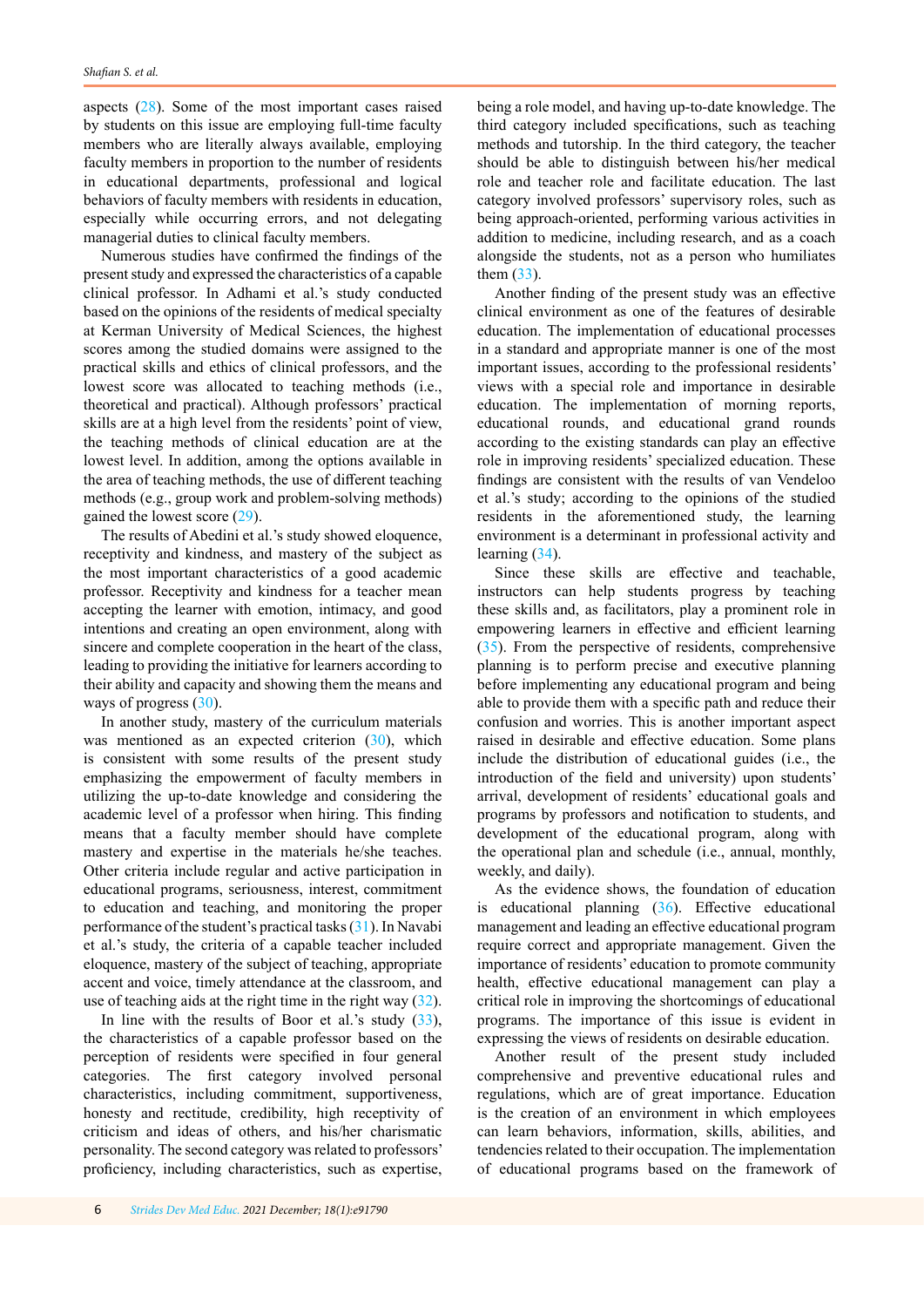<span id="page-6-0"></span>educational rules and regulations leads to increasing the quality of education in the residency course. Furthermore, the adherence to rules and regulations during education results in the stability and uniformity of such educational programs, including updating the set of educational rules and regulations for residents, not frequently changing the approved rules and regulations, notifying the educational rules and regulations to the residents upon arrival, and following the educational rules and regulations in dealing with delinquent students. The results of this part of the study confirm the findings of Bigzadeh et al.'s systematic review on examining the challenges of clinical education in Iran. Bigzadeh et al. pointed out the managerial challenges and the lack of a comprehensive educational program in Iranian clinical education ([37\)](#page-7-0).

In another part of the findings of the present study, the dimension of "efforts to improve educational processes" was mentioned. For example, the regular and active presence of faculty members in educational hospitals and the effective and regular presence of faculty members in the mornings and educational rounds lead to promoting residency education and using educational facilities and equipment appropriately. From the perspective of residents, not only the provision of these facilities is important, but also the correct and optimal use of them can play an effective role in the improvement of residency educational processes.

#### **Conclusion**

The results of the present study can help find ways to increase the awareness of clinical professors regarding the importance of their work to achieve high-quality residency education. On the other hand, it is suggested to examine the views of clinical professors on desirable clinical education so that they can illuminate the path, and awareness is achieved from their desires and expectations to create a desirable clinical environment. In addition to strengthening the quality of patient care services, promoting the educational quality of residency courses will lead to the improvement of the educational quality of medical students in the residency courses, and ultimately, result in the graduation of capable and expert physicians.

#### **Strengths and Limitations**

One of the strengths of this study is the expression of demands and mental ideals of residents for effective clinical education and, finally, the provision of effective health services. The unwillingness of residents to participate in the project is the limitations of the current study.

**Supplementary Material(s):** is available here [To read supplementary materials, please refer to the journal website and open [PDF/HTML](http://sdme.kmu.ac.ir/jufile?ar_sfile=814128
)].

**Acknowledgments:** The authors would like to express their gratitude to Hadiseh Alimoradi and Dr. Batool Tirgari for collaboration with the research team in performing this study.

**Conflict of Interest:** There are no conflicts of interest.

**Ethical Approvals:** Ethical approvement of this study by the National Center for Strategic Research in Medical Education (NASR) with the code number 960504.

**Financial support:** The entire project was financially supported by the National Center for Strategic Research in Medical Education (NASR).

#### **References**

1. Guyatt G, Cook D, King D, Nishikawa J, Brill-Edwards P. Evaluating the performance of academic medical education administrators. Eval Health Prof. 1999 Dec;22(4):484-96. doi: 10.1177/01632789922034428. [PMID: 10623402].

2. Spencer J. Learning and teaching in the clinical environment. BMJ. 2003;326(7389):591-4. doi: 10.1136/bmj.326.7389.591. [PMID: 12637408]. [PMCID: PMC1125480].

3. Lowenstein AJ, Bradshaw MJ. Fuszard's innovative teaching strategies in nursing. 3ed. Burlington, Massachusetts: Jones & Bartlett Learning; 2004.

4. Ramani S, Leinster S. AMEE Guide no. 34: Teaching in the clinical environment. Med Teach. 2008;30(4):347-64. doi: 10.1080/01421590802061613. [PMID: 18569655].

5. Kennedy TJ, Regehr G, Baker GR, Lingard LA. Progressive independence in clinical training: a tradition worth defending? Acad Med. 2005 Oct;80(10 Suppl):S106-11. doi: 10.1097/00001888- 200510001-00028. [PMID: 16199447].

6. Handfield‐Jones R, Mann K, Challis M, Hobma S, Klass D, McManus I, et al. Linking assessment to learning: a new route to quality assurance in medical practice. Med Educ. 2002 Oct;36(10):949-58. doi: 10.1046/j.1365-2923.2002.01315.x. [PMID: 12390463].

7. Tavakoli M, Khazaei T, Tolyat M, Ghorbani S. The Quality of clinical education from the viewpoints of students and instructors of paramedical and nursing-obstetrics schools of Birjand University of Medical Sciences. Daneshvar Medicine. 2014: 21(110). [In Persian]

8. Ghafourifard M, Bayandor A, Zirak M. Clinical education status in educational centers affiliated to Zanjan University of medical sciences from nursing and midwifery students' viewpoint. J Med Educ Dev. 2016;8(20):9-20. [In Persian]

9. Abedini S, Aghamolaei T, Jomehzadeh A, Kamjoo A. Clinical education problems: the viewpoints of nursing and midwifery students in Hormozgan University of Medical Sciences. Hormozgan Med J. 2009;12(4):249-53. [In Persian]

10. Kermansaravi F, Navidian A, Imani M. Nursing students' views toward quality of theoretical and clinical nursing education: A qualitative study. J Med Educ Dev. 2013;7(4):28-40. [In Persian]

11. Shahbazi L, Salimi T. Clinical Education from the viewpoint of nursing and midwifery students. J Yazd Univ Med Sci. 2000;8(2):97-103. [In Persian]

12. Stern DT, Williams BC, Gill A, Gruppen LD, Woolliscroft JO, Grum CM. Is there a relationship between attending physicians' and residents' teaching skills and students' examination scores? Acad Med. 2000;75(11):1144-6.

13. Buchel TL, Edwards FD. Characteristics of effective clinical teachers. Fam Med. 2005;37(1):30-5. [PMID: 15619153].

14. Leach D. Changing education to improve patient care. Qual Health Care. 2001 Dec;10 Suppl 2(Suppl 2):ii54-8. doi: 10.1136/qhc.0100054.

15. Leach DC, Philibert I. High-quality learning for high-quality health care: getting it right. JAMA. 2006 Sep 6;296(9):1132-4. doi: 10.1001/ jama.296.9.1132. [PMID: 16954493].

16. Irby DM, Gillmore GM, Ramsey PG. Factors affecting ratings of clinical teachers by medical students and residents. J Med Educ. 1987 Jan;62(1):1-7. doi: 10.1097/00001888-198701000-00001. [PMID: 3795239].

17. Seabrook MA. Medical teachers' concerns about the clinical teaching